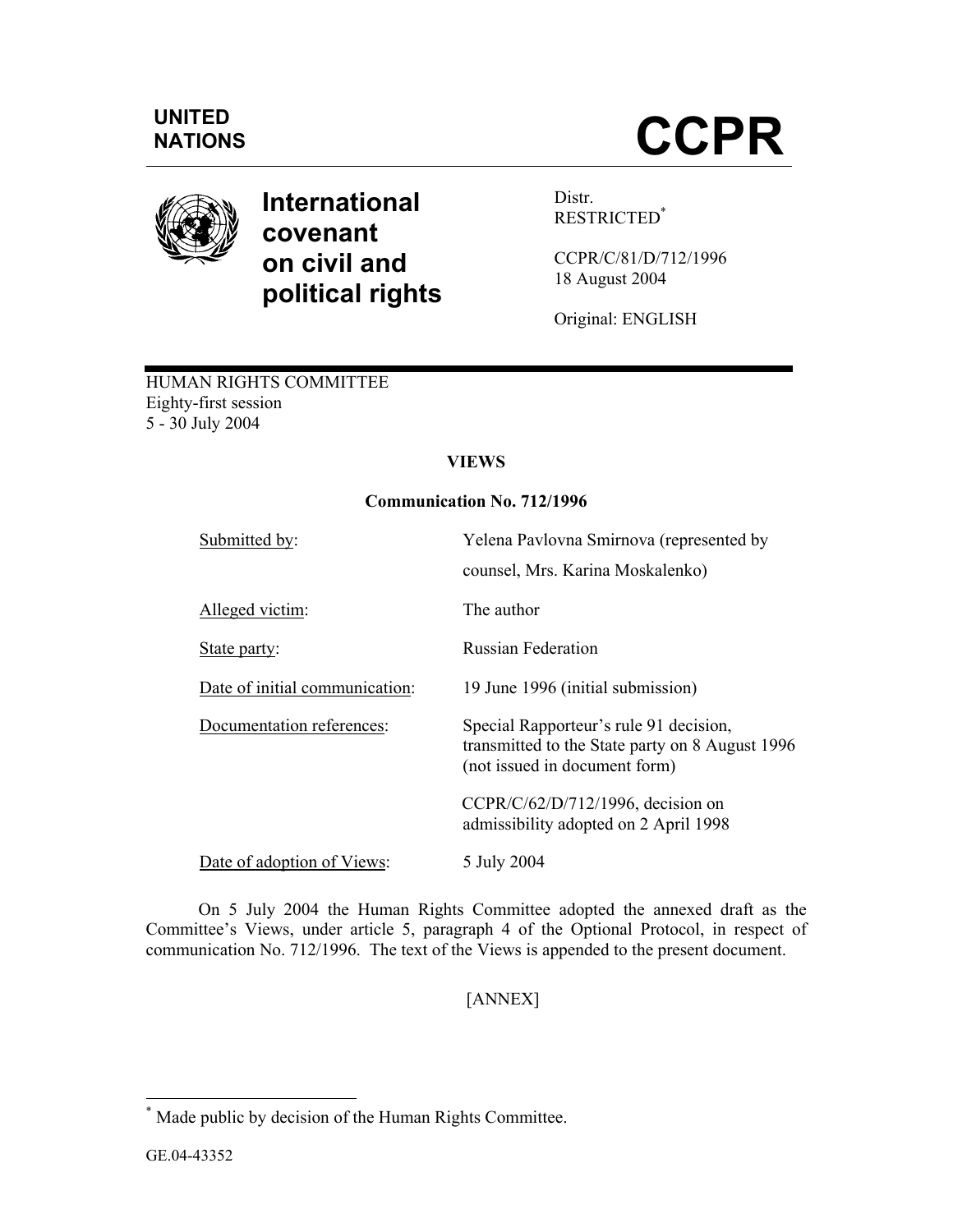# **ANNEX**

# VIEWS OF THE HUMAN RIGHTS COMMITTEE UNDER ARTICLE 5, PARAGRAPH 4, OF THE OPTIONAL PROTOCOL TO THE INTERNATIONAL COVENANT ON CIVIL AND POLITICAL RIGHTS

Eighty-first session

#### concerning

#### **Communication No. 712/1996\*\***

| Submitted by:                  | Yelena Pavlovna Smirnova (represented by<br>counsel, Mrs. Karina Moskalenko) |
|--------------------------------|------------------------------------------------------------------------------|
| Alleged victim:                | The author                                                                   |
| State party:                   | <b>Russian Federation</b>                                                    |
| Date of initial communication: | 19 June 1996 (initial submission)                                            |

 The Human Rights Committee, established under article 28 of the International Covenant on Civil and Political Rights,

Meeting on 5 July 2004

 Having concluded its consideration of communication No. 712/1996 submitted to the Committee on behalf of Yelena Pavlovna Smirnova under the Optional Protocol to the International Covenant on Civil and Political Rights,

 Having taken into account all written information made available to it by the author of the communication and the State party,

Adopts the following:

-

# **Views under article 5, paragraph 4, of the Optional Protocol**

1. The author of the communication is Yelena Pavlovna Smirnova, a Russian citizen, born in 1967.<sup>1</sup> She claims to be a victim of a violation by the Russian Federation of articles 9 and 14 of the Covenant. She is represented by counsel.

<sup>\*\*</sup> The following members of the Committee participated in the examination of the present communication: Mr. Abdelfattah Amor, Mr. Prafullachandra Natwarlal Bhagwati, Mr. Franco Depasquale, Mr. Maurice Glèlè Ahanhanzo, Mr. Walter Kälin, Mr. Ahmed Tawfik Khalil, Mr. Rajsoomer Lallah, Mr. Rafael Rivas Posada, Sir Nigel Rodley, Mr. Martin Scheinin, Mr. Ivan Shearer, Mr. Hipólito Solari Yrigoyen and Mr. Roman Wieruszewski.

<sup>&</sup>lt;sup>1</sup> The Optional Protocol entered into force in relation to the Russian Federation on 1 January 1992.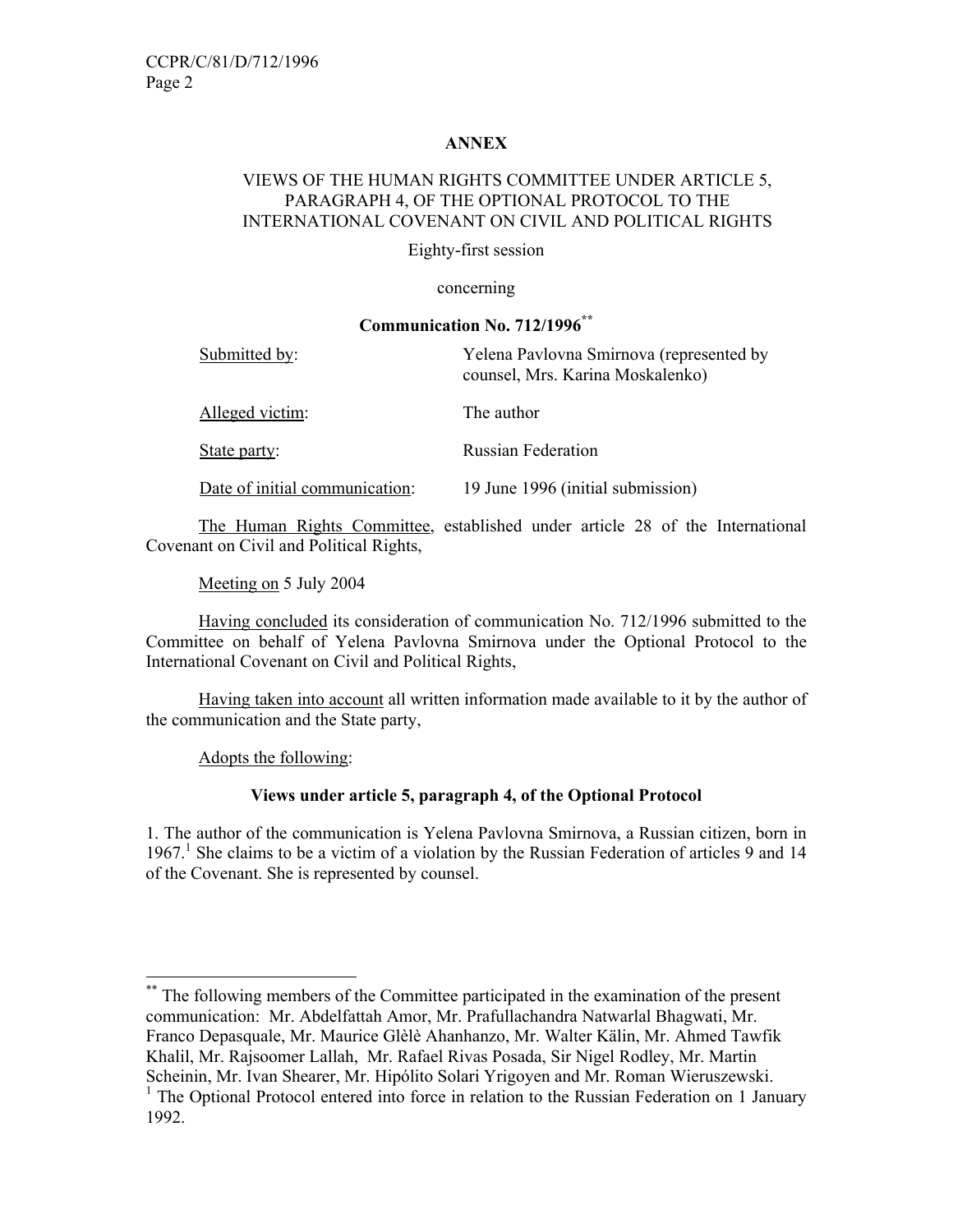#### **The facts as presented by the author**

2.1 On 5 February 1993, criminal proceedings were initiated against the author under article 93(a) of the Russian Criminal Code, in relation to allegations that she had defrauded a Moscow bank by seeking to obtain credit on security of an apartment that did not belong to her. The author did not learn of the criminal proceedings against her until 14 September 1994, when she was arrested by officers of the Moscow police. She was released after 36 hours.

2.2 On 26 August 1995, the author was again arrested and detained in the pre-trial detention centre of Moscow's Butyrskaya prison. She was not officially advised of any charges against her until 31 August 1995, and was not promptly provided with the assistance of legal counsel. It appears from the enclosures that despite several requests, counsel was not allowed to see the author until 2 November 1995.

2.3 According to the author, her arrest and detention were unlawful because she was taken into custody after the expiration of the designated period for the completion of a preliminary investigation. She explains that under Russian criminal procedure, a suspect can be arrested only pursuant to an official investigation. In the author's case the investigation began on 5 February 1993 and expired on 5 April 1993, pursuant to article 133(1) of the Code of Criminal Procedure. Article 133 (4) of the code allows for a one month extension of suspended and resumed investigations. Pursuant to this article, the preliminary investigation in the author's case was extended six times, three of which illegally, as acknowledged by the Municipal Prosecutor.

2.4 On 27 August 1995, the author submitted a complaint to the police investigator contesting the legality of her arrest and detention pursuant to article 220(1) of the Code of Criminal Procedure. The investigator did not refer the complaint to the Tver inter-municipal Court until 1 September 1995, in violation of the requirement that such complaints be submitted to a court within one day. The author states that the Court dismissed the complaint on 13 September 1995 without having heard any argument from the parties, on the ground that it was not competent to review the legality of the arrest and detention since the investigation in the case had been completed. Yet this was the basis of the author's claim that her arrest had been unlawful. The author submits that the Court should have heard her case, because in reality the investigation had been extended and was ongoing, albeit, as the author contends, unlawfully. The author was unable to appeal against the decision of the Court, as article 331 of the Code of Criminal Procedure did not allow for an appeal against a decision in relation to a claim brought under article 220.

2.5 The author states that, as of the date of her first communication, no trial date had been set and that the Court had announced that her case would not be scheduled until September 1996. According to the author, this constituted a violation of article 223 of the Code of Criminal Procedure, which guarantees the designation of a trial date within 14 days of the commencement of an action in Court.

2.6 The author further submits that she suffers from a serious skin disease, haemorrhoidal vasculitis and that the conditions of the prison in which she was detained aggravated her medical condition. In this context, she states that there was no adequate food or medication in the prison, that the cells, designed for 24 persons, held 60, and that she was detained together with serious criminals. The author submits that, given she did not have any previous criminal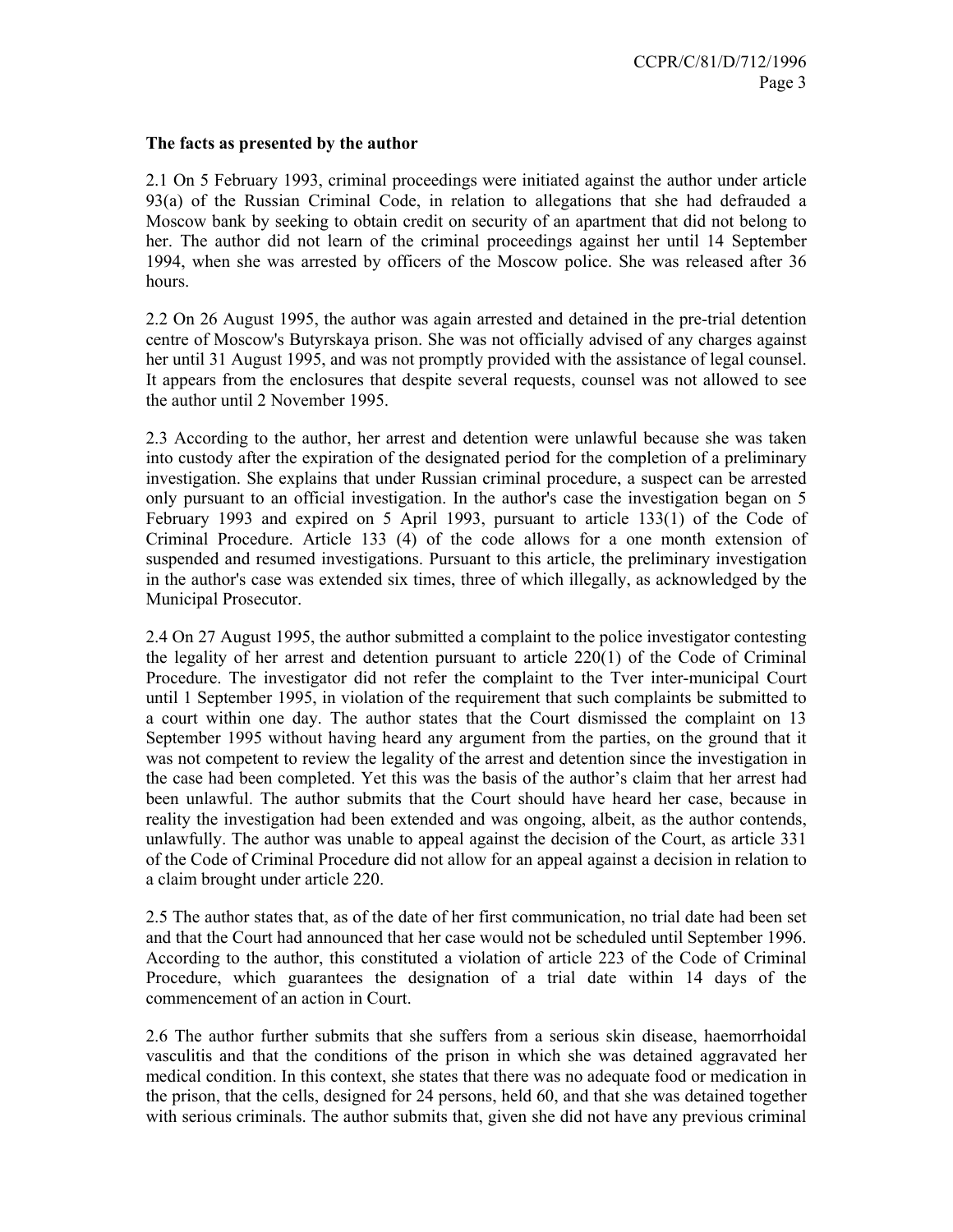record, and had not been charged with a serious or violent offence, she should not have been remanded in custody. With regard to the prison conditions in the Butyrskaya prison, reference is made to the report of the Special Rapporteur on Torture of the Commission on Human Rights, dated 16 November 1994.<sup>2</sup> In March 1996, the author was transferred to a hospital ward, where she stayed until 17 May 1996, before being transferred back to her cell.

2.7 As to the exhaustion of domestic remedies, the author contends that the Code of Criminal Procedure did not allow appeals from decisions under article 220. In the absence of the possibility of judicial review, the author complained about the unlawfulness of the judge's decision to a number of bodies, including the Moscow Municipal Prosecutor, the Moscow District Prosecutor, the General Prosecutor of the Russian Federation, the Moscow Municipal Department of Justice, the Moscow Municipal Court, and the Moscow Collegium of Judicial Qualification. These bodies confirmed that the judge's decision was not subject to review. Moreover, the Ministry of Justice acknowledged that the judge's decision was erroneous, but that it was unable to take any action in the absence of proof of criminal misconduct by the judge. The Municipal Prosecutor acknowledged bureaucratic delays in the investigation of the author's case, but nevertheless did not allow her to be released. No further remedies were said to exist.

# **The complaint**

-

3. The author contends that her pre-trial detention contravened articles 9, 10 and 14 (3) of the Covenant, as she was deprived of her liberty in contravention of Russian law on criminal procedure, she was not informed promptly of the grounds of her arrest or of any of the charges against her, she was not brought promptly before a judge or judicial officer, and was detained awaiting trial despite the fact that she had no criminal record. She also alleges that the crime she was charged with was not a serious offence, and that there was no reason to believe that she would not appear for investigation or trial. Further, she claims that she was denied the right to take proceedings before the court for a decision on the lawfulness of her arrest. She also invokes the rights contained in articles 7 and 10 of the Covenant in respect of the conditions of detention and lack of medical treatment.

# **The state party's observations on admissibility and merits**

4. By noted dated 4 April 1997, the State party submitted an 'interim reply' to the communication. It contended that criminal proceedings against the author had been instituted on charges of large scale fraudulent misappropriation of money. It explained that, in view of the serious nature of the charges, she was arrested and taken into custody, and that the investigations had now been completed. The State party advised that criminal proceedings had been instituted against the author on 8 April 1996 in the Tver inter-municipal Court, and that they remained on foot. As the proceedings had not yet concluded, it submitted that the communication was inadmissible on the basis that domestic remedies had not been exhausted.

# **Comments of the author on the State party's observations**

5. In her comments on the State party's observations dated 24 April 1997, the author contended that the State party had not addressed her claims about the unlawfulness of her

 $^{2}$  E/CN.4/1995/34/Add.1, paragraphs 70 and 71.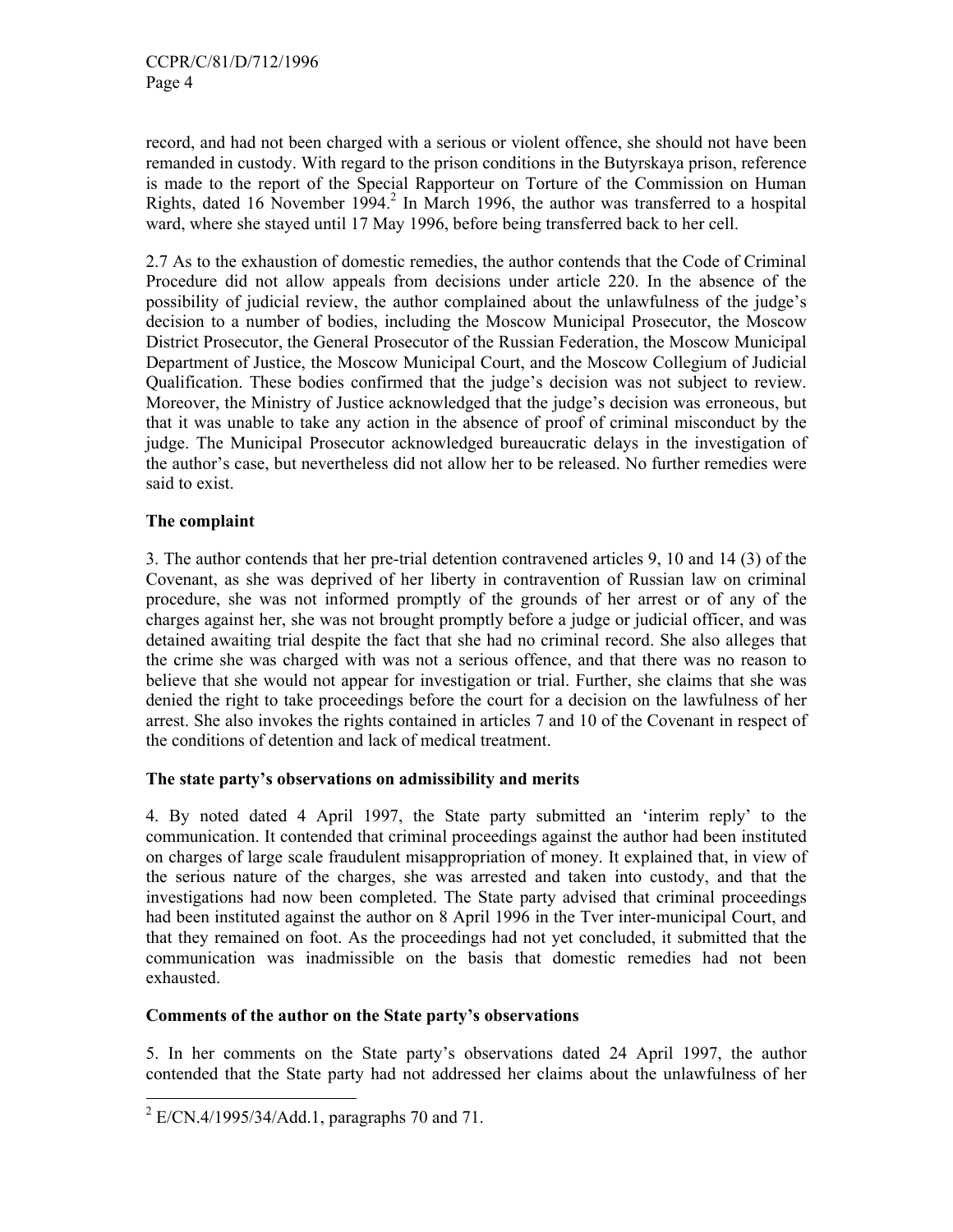arrest, and denial of access to a Court to review the lawfulness of her detention, in violation of articles 9 and 14, paragraph 3, of the Covenant. She acknowledged that the trial against her had commenced on 8 April 1996, but stated that it had gone on for over a year without granting due process, and that the court intended to send the case back for further investigation. The author submitted that the State party's response dealt with the underlying criminal case against her, which was not the subject of her communication to the Committee. She reiterated that domestic remedies had been exhausted in relation to claims of unlawful arrest and denial of access to a Court to challenge the lawfulness of her detention. She further argued that the Courts had continued to refuse her requests to examine the question of whether her arrest was lawful, and that it was not possible to appeal the original decision of the Tver inter-municipal Court.

# **Decision on admissibility**

6. At its sixty-second session, the Committee determined that the communication was admissible, noting that the State party had not addressed the admissibility of the author's claim concerning the circumstances of her detention, and that the author's claims did not relate to her current trial, but to her arrest and detention, which, according to her, were unlawful and with respect to which domestic remedies had been exhausted. The Committee noted that the communication may raise issues under articles 7, 9, 10 and 14(3) which should be examined on their merits. It invited the State party to submit written explanations or statements clarifying the matters raised in the communication. The decision was transmitted to the State party on 27 April 1998.

# **Further communication from the author and observations from the State party**

7.1 On 17 August 1998, the author submitted a further communication, requesting that the Committee examine additional alleged violations by the State party of her Covenant rights. The communication did not address the matters raised in the original communication, but rather events which had occurred subsequently. The author stated that on 21 March 1997, the Tver inter-municipal Court had ordered that she continue to be held in custody pending a further investigation into the charges against her. She submitted that a decision of the Constitutional Court on 2 July 1998 had found article 331 of the Criminal Code invalid, the implication of which was that she had the right to appeal the former Court's decision to conduct a further investigation into her case; however, despite this, based on a very narrow reading of the Constitutional Court's decision, the Tver inter-municipal Court had refused to refer the author's matter to appeal. It transpires from the file that the author was released from prison on 9 December 1997, although the circumstances are not explained.

7.2 By note dated 29 March 1999, the State Party contended that on 5 February 1993, a criminal investigation had been commenced into the author's suspected involvement in large scale fraud, and that, under Russian law, this was considered a serious offence. It stated that, because the author had evaded the investigating authorities, a warrant had been issued for her arrest, that the investigation was suspended during the search, and reinstated after her eventual arrest. The State party argued that the investigation was extended in accordance with the article 133(3) of the Code of Criminal Procedure, and that the process of extending the period of investigation involved no violations of Russian law. It noted that criminal procedure laws made no provision for a person in police custody to be brought before a judge or other judicial officer. The State party submitted that during the arrest the author had been informed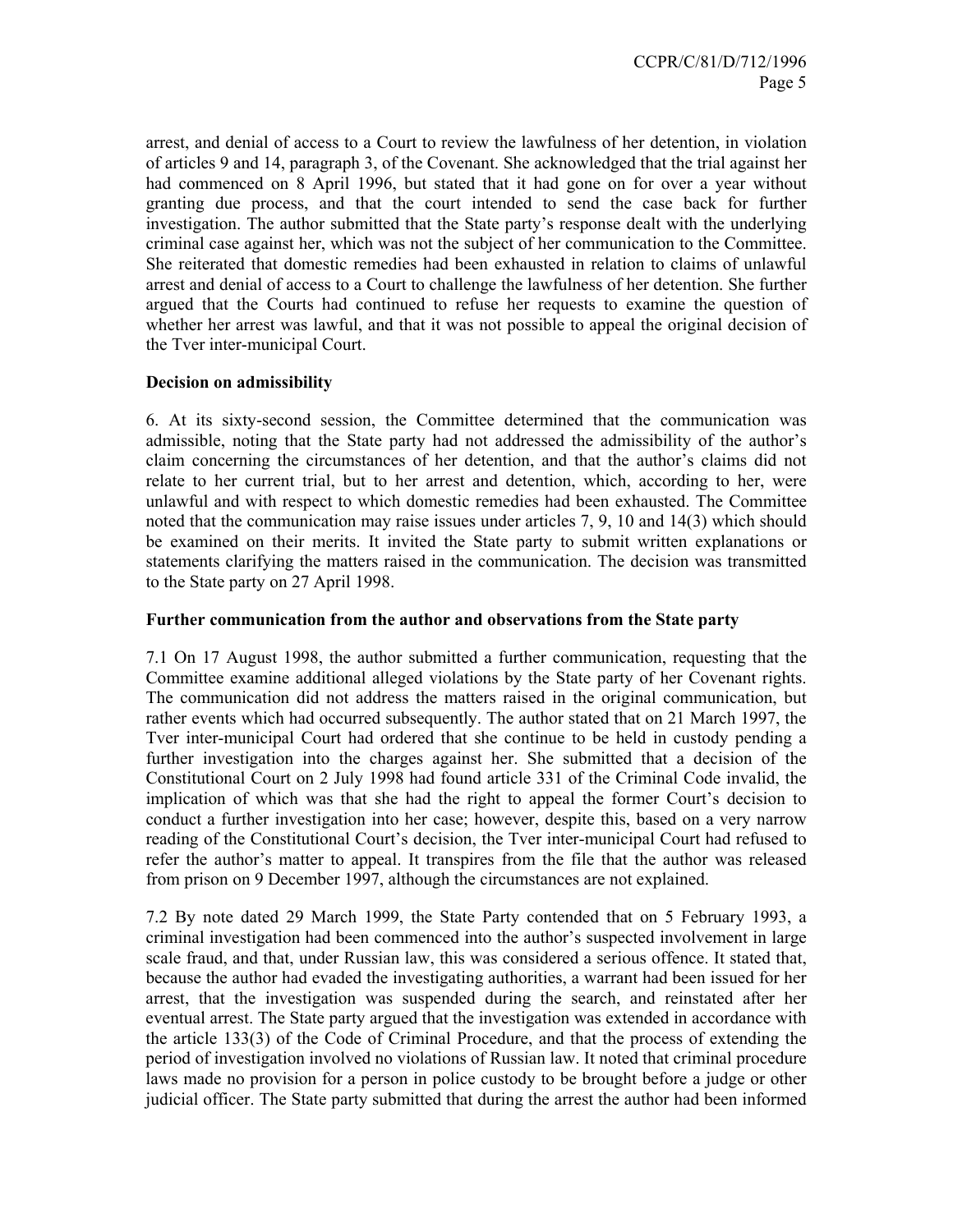of the reasons for her arrest in 1995 and the charges against her, and the reasons for the decision to place her in preventive detention. This process was reviewed, following a complaint by the author to the Prosecutor's office, and no violations of domestic law were found to have occurred. The State party notes that in December 1997 the author was released from preventive detention and in lieu thereof an order was issued for her to remain at her permanent address. It further noted that proceedings before the Tver inter-municipal court remained underway, and that a decision was still pending owing to the author's failure to appear before the Court.

7.3 In her comments on the State party's observations, undated, counsel reiterated that the author's detention in 1995 had taken place after the legal expiry of the investigation period, and that the Courts had refused to consider her petition about the lawfulness of her arrest. Details are then provided about the continuing passage of her case through the State party's court system, claiming further violations of the Covenant by the State party over the period from December 1997 until May 1999, in relation to the length of the ongoing trial process, and her arrest and detention for a second time by the Russian authorities on 30 March 1999 (it transpired that she was released on 4 October 1999). She also claims that her illness, should have qualified her for release from detention on medical grounds.

7.4 On 16 March 2000, the author submitted information to the Committee about her third arrest by the authorities on 10 November 1999, alleging further violations of the Covenant by the State party in relation to the continuing and protracted Court proceedings against her, and the decision of the Court to remand her in custody. It transpires from the file that she was released on 25 April 2000.

7.5 By note dated 23 November 2000, the State party reiterated that the author tried to evade the initial inquiry and the charge was presented to her in absentia on 5 April 1993. While she was being sought, the investigation was suspended in accordance with relevant provisions of the code of criminal procedure. The State party submitted that the author had been interrogated as an accused on 9 March 1995. At that time she was handed a decision on charges against her and appended a hand written note stating that she was familiar with the text of the decision and that she is contesting the charge. The State party argues that the arrest of the author on 26 August 1995 had been appropriate in view of the seriousness of the fraud charges against her and the fact that she had evaded the initial inquiry into the alleged fraud. The State party claims that on 27 August 1995, the author was advised of her right to appeal to the courts against her detention, and that the author did have access to a court to challenge the lawfulness of her detention – her complaint dated 27 August 1995 reached the Tver intermunicipal court in Moscow on 1 September 1995, but the judge declined to entertain it. A second petition regarding her detention was heard by the Lyubinsky inter-municipal court on 9 December 1997, and by order of a Federal judge the preventive measure against the author was changed from detention to an order not to leave the area. The State party also contends that, whilst the author was in detention, she was given the necessary medical care. It stated that her illness could constitute a ground for releasing a prisoner, but only where it was in an advanced state. The State party noted that it could not verify whether in August 1995 the author was held in a cell with convicted criminals – the relevant documentation had been destroyed in accordance with the usual deadlines. It also noted that the author had now been detained for a fourth time, on 28 August 2000, following her failure to appear in Court.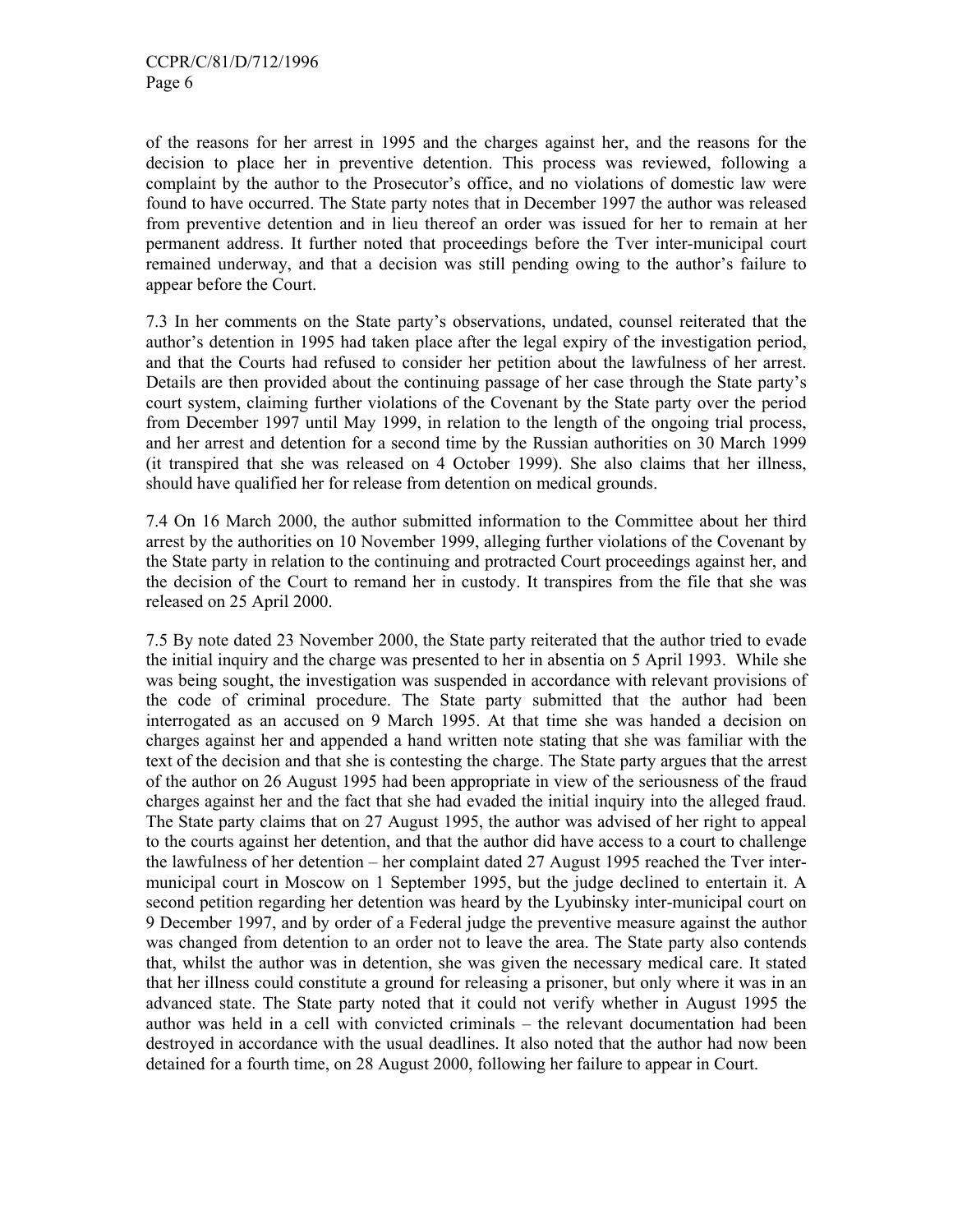7.6 On 22 May 2002, the author submitted a further communication, insisting that the State party had not explained why she was not provided with genuine access to a court on 13 September 1995, namely why the Court had failed to entertain her petition, and affirming that the physical conditions of her detention were inhuman. The author advised that on 9 April 2002 the proceedings against her had finally been closed.

# **Author's proceedings before the European Court of Human Rights**

8.1 Although the matter was not raised in the submissions of the author or the State party, the Committee is aware that, on 9 November 1998, after its decision on the admissibility of her communication on 2 April 1998, the author submitted a complaint to the European Court of Human Rights (European Court), which was registered as case no 46133/99. The European Court considered the admissibility of the author's complaint on 3 October 2002. In its decision, the European Court examined, for the purposes of its own admissibility requirements, the fact that the author had submitted a communication to the Committee. The European Court noted the author's arguments in defense of the admissibility of her complaint before the Court, stating:

'(The complainant) asserts that her application to Geneva in 1995 (sic)<sup>3</sup> concerned *only the events that predated the application, namely the impossibility to obtain a judicial review of her arrest on 26 August 1995 and therefore could not touch upon the facts which happened afterwards and were submitted to the Court in November 1998.'*<sup>4</sup> (emphasis added)

8.2 The Court noted that the author's communication to the Human Rights Committee was:

*'directed against her arrest on 26 August 1995, and, in particular, the question whether this arrest was justified, the impossibility to challenge it in the courts, and the alleged inadequate conditions of detention. The scope of the factual basis for (her) application to the Court, although going back to the arrest of 26 August 1995, is significantly wider. It extends to the whole of the proceedings which terminated in 2002, and includes (her) arrest on three more occasions since 26 August 1995. It follows that (her) application is not substantially the same as the petition pending before the Human Rights Committee …*' 5

8.3 The Committee is also aware that, by its decision dated 24 July 2003, the European Court found violations of articles 5, 6 and 8 of the Convention for the Protection of Human Rights and Fundamental Freedoms (European Convention), and ordered the State party to pay to the author compensation in the amount of 6,500 Euros.

# **Issues and proceedings before the Committee**

9.1 The Committee's decision on the admissibility of the author's communication necessarily related only to matters presented to the Committee in the initial complaint. It transpires that, following this decision, the author has submitted information about events which occurred subsequently (after 2 April 1996), and accordingly, before considering these further claims,

-

<sup>&</sup>lt;sup>3</sup> The application was made on 19 June 1996.

<sup>&</sup>lt;sup>4</sup> Page 10 of the decision.

<sup>&</sup>lt;sup>5</sup> Page 11 of the decision.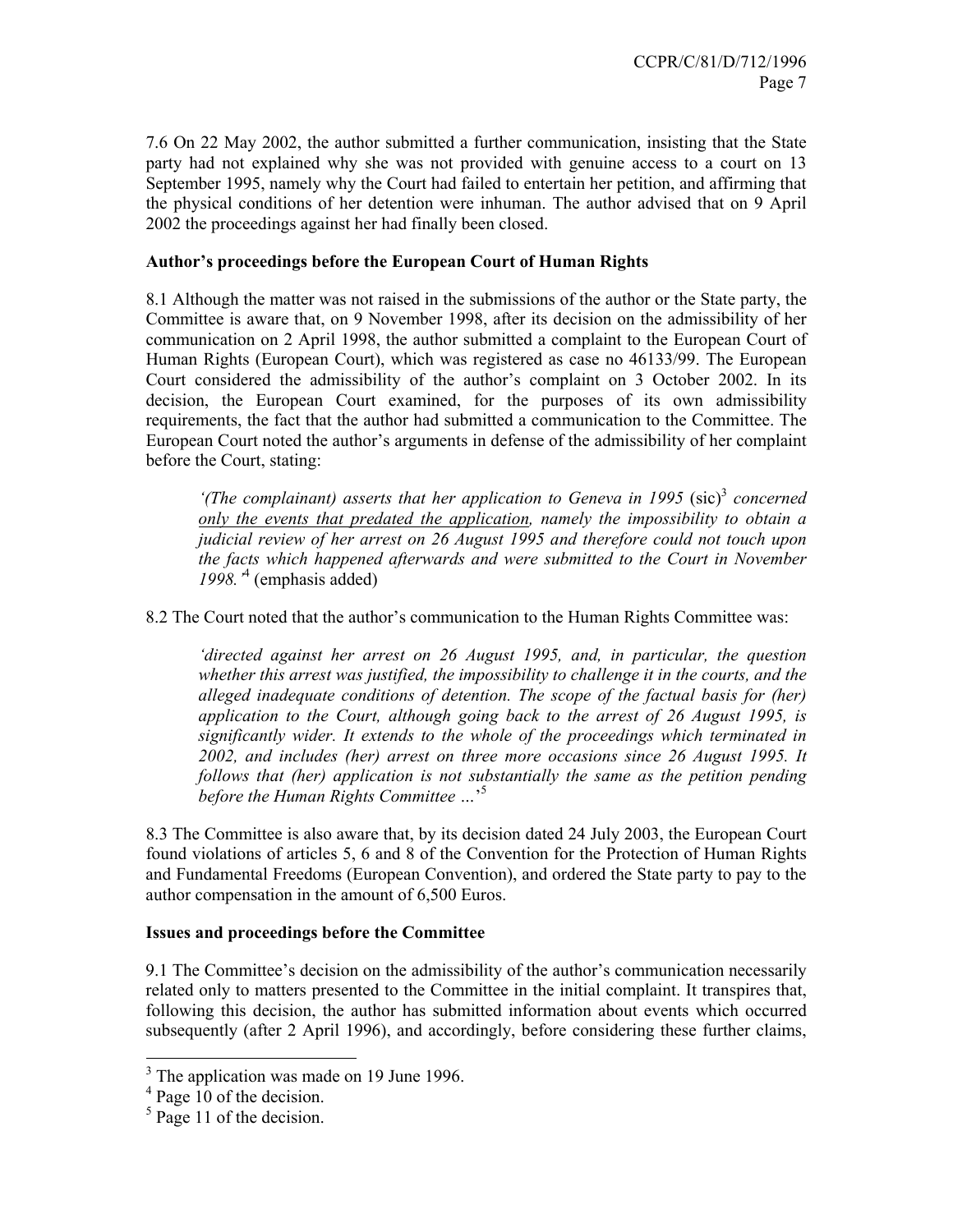the Human Rights Committee must, in accordance with rule 87 of its Rules of Procedure, decide whether or not they are admissible under the Optional Protocol to the Covenant.

9.2 There are several considerations bearing on the admissibility of these additional communications. First, the fact that the author has submitted a complaint to the European Court requires the Committee to consider the issue of article 5, paragraph  $(2)(a)$  of the Protocol, namely whether 'the same matter' is 'being examined under another procedure of international investigation or settlement'. Insofar as the matters raised in the authors' communications to the Committee relate to circumstances occurring after the date of her initial communication to the Committee, these matters appear to the Committee to be the 'same' as matter which were before the European Court. So much appears from the judgment of the European Court, which described the factual circumstances submitted to it by the author in some detail. According to the Court, these cover the author's arrest and detention by the authorities of the State party on four separate occasions. The author's claim before the European Court invoked article 5 of the European Convention (the right to liberty and security of the person) and article 6 (determination of criminal charges within a reasonable time).<sup>6</sup> However, the author's case before the European Court has now been determined, and therefore the same matter is not currently '*being examined'* under another international procedure. The Committee notes that, at the time the author submitted her additional communications dated 17 August 1998, 16 March 2000, 22 May 2002, and her undated communication of 1999, the same matter *was* before the European Court. Nevertheless, the wording of article 5(2)(a) of the Protocol requires the Committee to consider whether, *at the time it considers the question of admissibility*, the matter is under another international procedure.<sup>7</sup> The declaration issued by the State party in relation to the Optional Protocol does not, unlike the reservations of some States parties, preclude the Committee from considering communications where the same matter *has been* the subject of another international procedure.<sup>8</sup> Accordingly, the Committee considers that article 5, paragraph 2(a) poses no obstacle to admissibility in the present circumstances.

9.3 The fact that the European Court has considered the author's case remains relevant to the question of admissibility in other respects. In accordance with article 1 of the Protocol, the Committee can only consider communications from individuals who claim to be victims of a violation by a State party of rights contained in the Covenant. The Committee has previously recognized that a person's status as a victim for the purposes of the Protocol can change over time, and that post admissibility developments can remedy a violation.<sup>9</sup> In this instance, it transpires that the author is not currently in detention, and it would appear that the principal form of redress which could be provided by the State party to remedy any relevant violations of her rights would be an award of compensation. The European Court has ordered payment of compensation in relation to matters arising after 19 June 1998 (the date of the author's first communication to the Committee). Under article 41 of the European Convention, such

-

 $<sup>6</sup>$  It also invoked article 8 (freedom from interference in private life).</sup>

<sup>7</sup> Communication No 349/1988 (*Wright v Jamaica).*

<sup>&</sup>lt;sup>8</sup> The declaration reads, relevantly: 'The Soviet Union also proceeds from the understanding that the Committee shall not consider any communications unless it has been ascertained that the same matter is not being examined under another procedure of international investigation or settlement and that the individual in question has exhausted all available domestic remedies.'

<sup>9</sup> Communication 50/1979 (*Van Duzen v Canada*).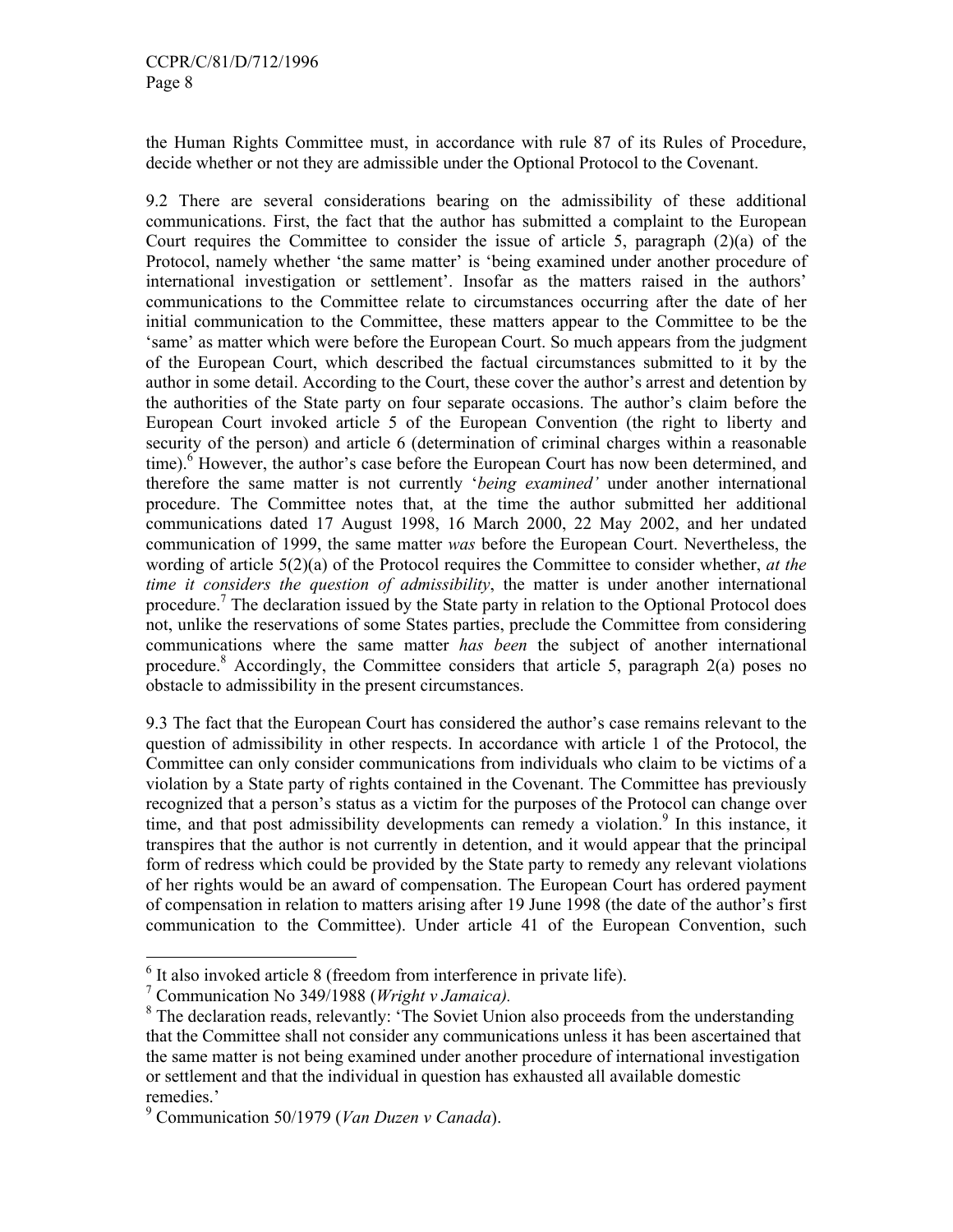compensation is directed at affording 'just satisfaction to the injured party'. These circumstances lead the Committee to the view that the author can no longer be considered a 'victim', for the purposes of article 1 of the Protocol, of violations of the Covenant said to have arisen after 19 June 1998.

9.4 Accordingly, the Committee considers that, to the extent that the author's communications relates to events occurring after 19 June 1998, they are inadmissible under article 1 of the Protocol. It now proceeds to consider the merits of the remainder of the author's communication.

# **Consideration of the merits**

10.1 With regard to the author's claim that she was denied access to a Court to challenge the lawfulness of her detention on 27 August 1995, the Committee notes that the State party, in its observations dated 23 November 2000, refers only to the fact that the author's complaint about the lawfulness of her detention dated 27 August 1995 reached the Tver inter-municipal court in Moscow on 1 September 1995 (although it was not considered until 13 September), and that the judge declined to entertain it. It transpires from the submissions that the trial judge did not entertain the complaint on the basis that the investigation had been completed, and that therefore the Court was not competent to hear the author's petition. The right of a person deprived of her liberty to take proceedings before a court to challenge the lawfulness of her detention is a substantive right, and entails more than the right to file a petition – it contemplates a right for a proper review by a court of the lawfulness of the detention. Accordingly, the Committee finds a violation by the State party of article 9(4). Similarly, given that the decision of the judge not to entertain the author's petition on 13 September was made *ex parte*, the Committee is of the view that the author was not brought promptly before a judge, in violation of article 9(3). In this regard, the Committee notes with concern the State party's submission of 29 March 1999 that its criminal procedure laws, at least at that time, made no provision for a person in police custody to be brought before a judge or other judicial officer.

10.2 The author's submission that she should not have been detained pending trial invokes article 9(3), which states that it shall not be the general rule that persons awaiting trial shall be detained in custody. However, in light of its finding of a violation of article 9(3) above, the Committee considers it unnecessary to consider these allegations.

10.3 With regard to the author's claim that she was not informed promptly of the charges against her, the Committee does not consider there to have been a violation by the State party of articles 9(2) or 14(3) of the Covenant. Upon her arrest on 26 August 1995, it appears that she was not formally advised of the charges against her until 31 August 1995. However, it appears that she had been previously advised of the charges against her when she was interrogated in September 1994. The State party contends that the author was advised of the reasons for her arrest and why she was being placed in preventive detention. In these circumstances, the Committee considers that it is not in a position to establish any violation of the State party's obligations under article 9(2) and 14(3) (a) of the Covenant.

10.4 In relation to the author's claim that she was not tried without undue delay, the Committee notes that is has to limit its examination to the period between the initiation of criminal proceedings against the author in February 1993 and the date of her communication to the Committee on 19 June 1996 (see paragraph 9.3 above). This period exceeds three